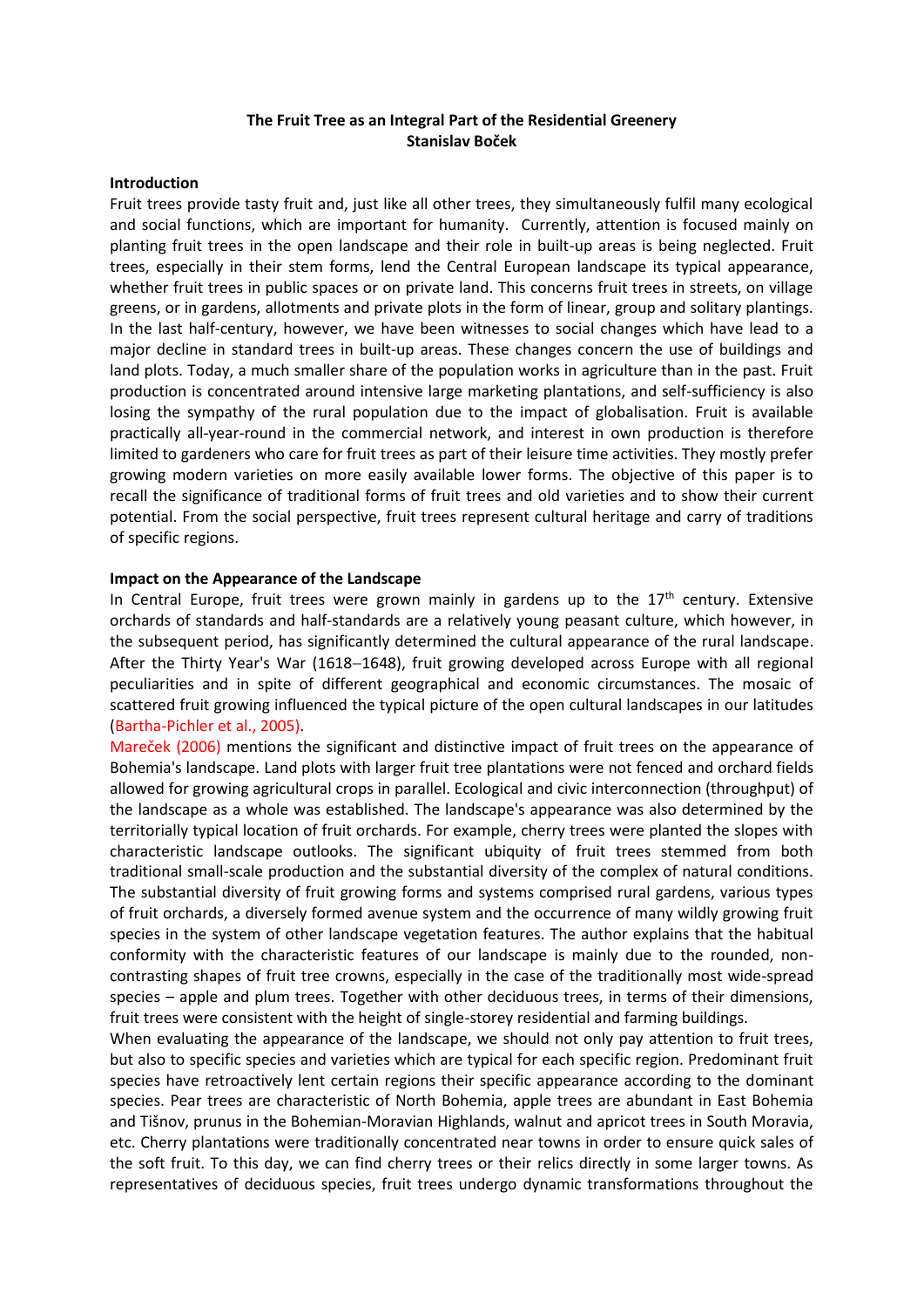year. In spring, we can observe the varietal transitions through phenophases, diversity of the shades of flower buds and open flowers, varying durations of blossoming, the beginning of the growth of fruits, the duration of ripening and the related characteristic colouring of the fruits, and the autumn colour of the leaves and their decay.

### **Economic Significance**

Fruit trees provide tasty fruit and this fact need not be discussed further. It is worth mentioning other traditional utility properties related to stem stocks. Firstly, there is the possibility to use wood from felled trees either for heating or, better still, as sawn timber. The greatest use is made of cherry and walnut wood. Cherry wood is hard, strong, easy to polish and has a distinctive colour. It is used in woodcarving, furniture making, wheelwrighting, joinery and haberdashery. It is used to make musical instruments and ornamental furniture. English walnut wood is one of the most valuable European woods, and is used to make furniture. It is used to make rifle butts, knife handles, parquet blocks, pianos and other artistic and ornamental items. The wood is highly durable and excellent for polishing and staining. We must not forget the highly durable pear-tree wood, which shrinks little and does not warp. Steaming lends it a nice uniform reddish colour similar to mahogany. If it is blackened, it is a good substitute for ebony. Thanks to its good polishing characteristics, it is sought after in furniture making, wheelwrighting and for building of sports boats. It is often used for woodcarving, to make work gear and small tools.

Fruit trees have great importance for bee-keepers. They provide pollen and nectar in early spring, at a time when other plants are not yet flowering. The current intensively cultivated agricultural landscape is poor in biotopes of flowering nectariferous (dicotyledonous) plants in the second half of the vegetation period. After rape and linden trees have finished flowering, bees become increasingly reliant on honeydew. Conventional agriculture moreover abundantly uses chemical preparations to protect plants, which may harm bees directly or indirectly (by contaminating their biotopes). The extensively mowed herbaceous plants found underneath fruit trees, with an adequate quantity of flowering dicotyledonous plants, are a source of food for bees, especially in the second half of the vegetation period. If adequate plant care management is practised, especially mosaic mowing, the environment of a fruit orchard (or a garden with fruit trees) provides bees with pollen and nectar practically all-year-round.

Fruit trees near buildings once had a special function, where they served as protection against fire. Tall trees such as pear and walnut trees, just like linden trees or maples, served as lightning conductors and, at the time of complete foliage in the summer months, reduced the risk of fire spreading from farm buildings (wooden barns, haylofts) to the residential parts. The English walnut and black elder demonstrate repellent effects to bothersome insects.

# **Ecological Significance**

The biodiversity of flora and fauna in built-up areas is often higher than in the intensively cultivated agricultural landscape, as has already been mentioned in the preceding chapter in connection with bee-keeping. Fruit trees and bushes in gardens have a rich structure in terms of height and age, thanks to their diverse species composition and the regular planting of saplings. By combining various standard fruit trees and thanks to the varying intensity of sunlight, diverse micro-climatic conditions are created (Häseli et al., 2003).

Smaller buildings (for example, tool sheds), heaps of material, stones, building debris, stacked wood, etc.) are positive elements in gardens. These elements provide a suitable environment for insects (bumblebees, solitary bees and other insects of the hymenoptera and neuroptera orders), some birds and small mammals. Fruit gardens are a major part of the transition to the open landscape. In the direction of built-up areas, they form an interactive element for birds, which nest in the ornamental trees. Market gardens and private land plots traditionally provide huge diversity of grown sub cultures, not only vegetables, but also flowers and medicinal herbs, which are important for many species of insects and other invertebrates which use pollen and nectar for nutrition in certain development stages. Flowering plants combine utility and ornamental functions and, at the same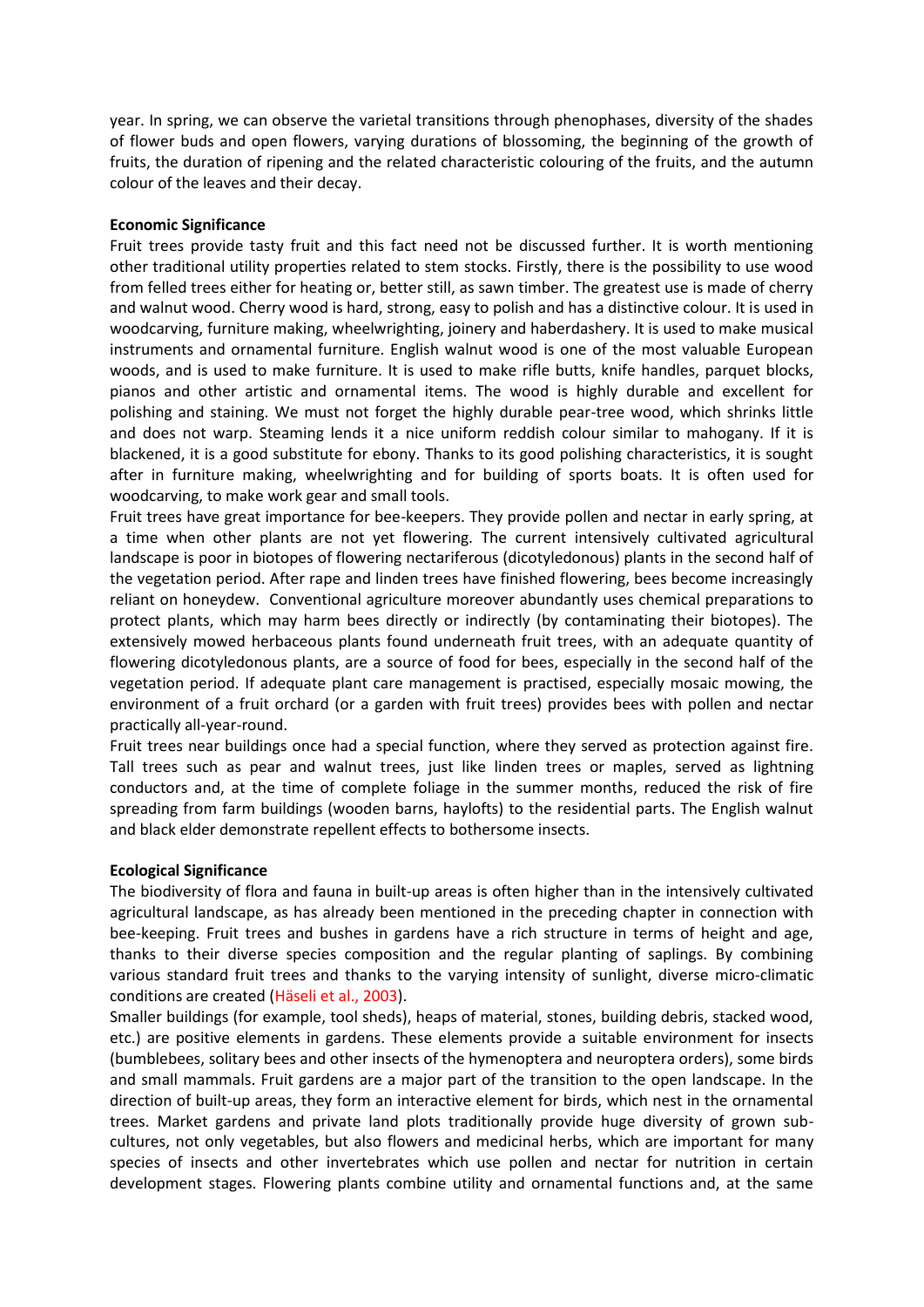time, significantly, though unintentionally, share in the functional biodiversity which plays a significant role in the regulation of fruit tree pests. Useful insect species are mainly attracted by grown species from the *Asteraceae* family, including a large number of ornamental and medicinal plants, and the *Apiaceae* family, such as dill, fennel or lovage. Cultivation of sunflower and maize supports the presence of predatory bugs which regulate harmful Psylloidea on fruit trees.

### **Social Importance**

In old fruit growing parts, frequent reference is made to fruit farming as highly sensible, enterprising and moral work. The fruit grower has no thought of a lazy life full of socially undesirable phenomena such as alcoholism. According to Pixy (1848) "Growing and care for fruit trees eliminates the opportunity for idleness and the ensuing iniquities: drunkardness, lust and theft". Švec (1924) also states that fruit growing "liberates from alcoholic life and leads to pure nutrition, cleaner air and water, to a new, healthy lifestyle". A certainly interesting factor is the confrontation with the modern approach of amateur growing, where the planting of fruit trees in rural areas is reduced to prunus suitable for fermentation. A great fighter against alcoholism was village teacher Josef Koněrza (1858– 1948) in Slavkovice u Nového města na Moravě, who was, among other things, also a national revivalist, writer and translator from Slavic languages. He founded a society against alcohol drinking and wrote, among others, books entitled "Pryč s kořalkou*"* (Down with Spirits) and "Zahrada – náhrada*"* (A Garden as a Substitute). When he established an orchard in Slavkovice in around 1900, the local people laughed at him, saying that fruit would never grow there. Many strong trees are still growing there today.

In times when agriculture was a full part of rural life, it was natural to hand-down fruit-growing skills from one generation to another. Intergenerational growing of fruit trees is distinctive precisely for extensive fruit growing. The stem forms on the generative rootstock have a long development period and planting at an advanced age no longer had such importance for fruit growers as for their progeny and grandchildren. In Germany, town inhabitants purchase or rent small parts of extensive orchards where they engage in amateur fruit growing (Weller, 1994) because success comes in the wake of less effort as compared with intensive growing systems. Parents make an effort to foster a relationship with nature in their children and teach them how to grow healthy foods for their own consumption. Care for fruit trees therefore has **ethical importance** in the sense of the working efforts of farmers for the benefit of future generations, not only for their own families, but for entire society.

Fruit orchards have **recreational** value, contribute to regional identities and bear significance for visitors to the landscapes that they help create. Flowering fruit trees symbolise spring in many regions. In recent times, agrotourism has been developing successfully and offers the urban population an opportunity to get acquainted with rural life. The useful and ornamental functions of fruit trees are used to make the stays of holiday-makers more attractive. Fruits can be used to make local products, preferably in organic quality. Fruit growing therefore also has **social significance** in the sense of support for employment opportunities in rural areas.

The **socio-cultural** importance of fruit trees may sometimes also overlap with their economic significance. For example, in the Swiss Basel-Land Region, which is founded on industry, trade and services, only 2% of the population work in agriculture and the economic share of agriculture on the performance of the region is only 1%. In spite of this, when the region presents itself outwardly, extensive fruit orchards and a red apple symbol can be found in official information leaflets or on welcome signs. The real reason is the need to identify with one's birthplace (Herzog, 1998). In the Czech Republic too, we find symbols of fruit trees in the coat of arms of some municipalities, on their websites and in tourist guides, etc. The fruit tree has penetrated deep into human culture, a fact which, among other things, is reflected in the names of many municipalities to express the tradition of growing a certain variety, for example, Jabloňany, Jablůnkov, Hrušovany, Hrušky, Višňové, Ořechov, Ořešín, Lískovec, Slivotín, etc. (All of these place names are derived from Czech words for kinds of fruit or nuts).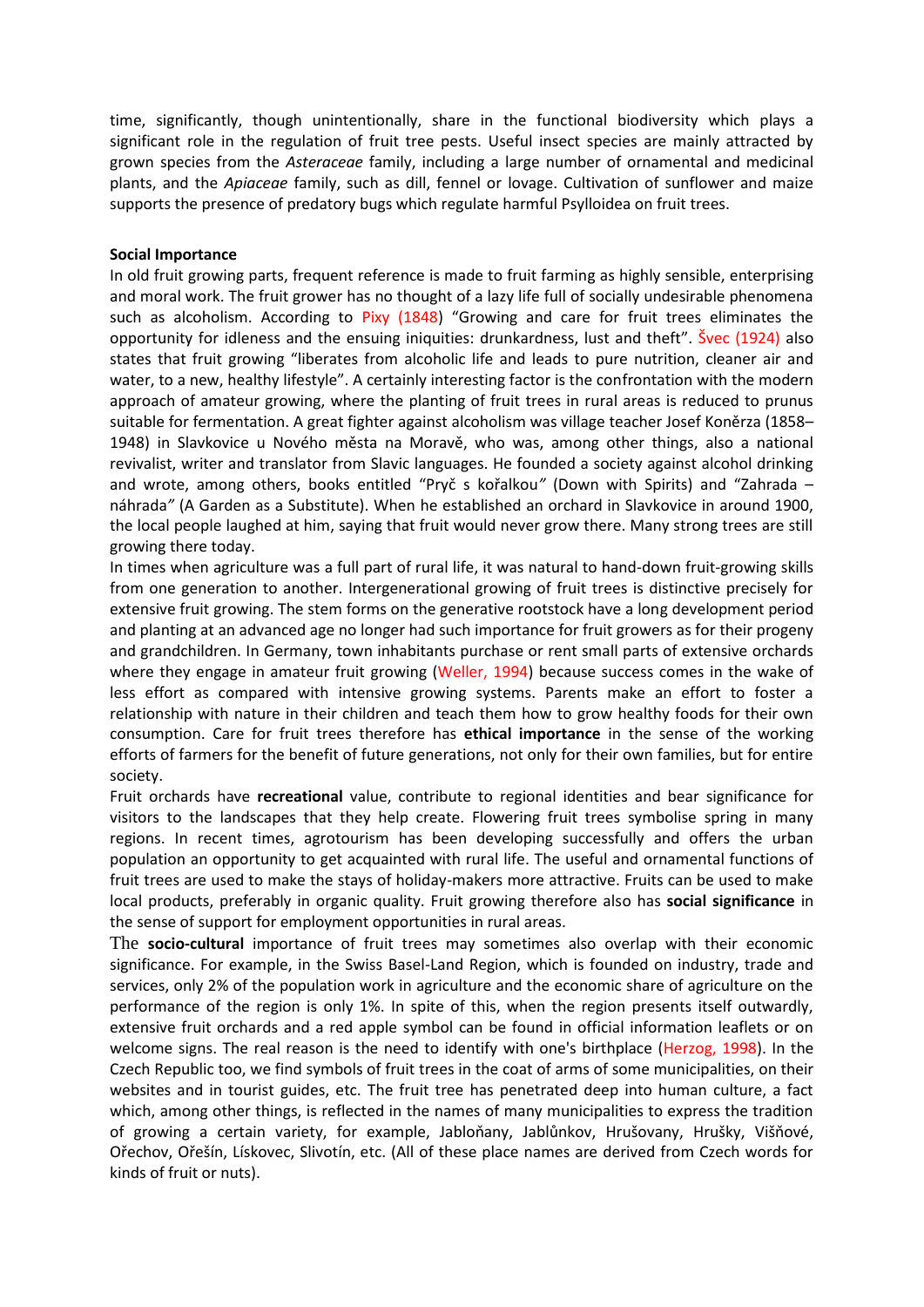In built-up areas, fruit plantations are characterised by a high diversity of varieties. Local identity is perfectly highlighted by local and regional varieties. From a social perspective, fruit trees represent cultural heritage and carry the traditions of specific regions. A typical example is the East Bohemian apple variety 'Malinové holovouské', initially from Holovous na Hořicku, and the North Bohemian pear tree 'Solanka' (Most Region) and 'Koporečka' (Lovosice Region). However, the spread of many local varieties was limited by smaller territories, and to date some of them are even waiting to be discovered, described and published. Summer pear varieties especially deserve study; they often carry similar folk names of the type Ovesničky, Ovesnice, Jačménky, Krvavky, Medule, Kačenky, etc*.* We can also find them in built-up areas in the form of aged trees. Very old fruit species are shrouded in legends, fables and myths, and have been written into the history of a particular country with indelible ink. Many fruit themes appear in folk songs, sayings, fairy tales, weather lore or poems. The very popular and valued 'Míšeňské' (Meissen) apple tree has become the core theme of the song titled "Chovejte mě má matičko, jako míšeňské jablíčko" (Mother, hold me like a Meissen apple). However, by far, this need not be restricted only to folk oral tradition. A piece of poetic prose by František Hrubín is entitled "Zlatá reneta", which is the folk name of the 'Parména zlatá zimní' variety. When studying regional and local varieties, the folk names of varieties derived from certain characteristics and properties attract the attention (Tetera, 2003). Naming varieties according to ripening time that corresponds to summer agricultural work is very common, as is naming after the taste, colour and shape of the fruits. For this reason, we have many apple trees termed Citronek or pear trees termed Ovesnic and Ovesniček. The folk names of the fruits are an integral part of the dialectal wealth of the Czech language.

#### **Modern Crisis**

In previous essays, some of the functions of fruit trees have been briefly described. However, times have changed. In built-up areas, traditional standard fruit trees are being destroyed. What was once an inherent natural part of rural life is currently often perceived negatively. Due to modern housing trends and the rural situation in general, where people only sleep over and no longer live there, fruit trees and other deciduous trees are dwindling. Although some garden and allotment owners still grow fruit trees, they prefer lower forms for the reason of easier treatment and harvesting. The grown trees overshadow and block the view, and apart from the fruits, leaves also fall from them. So instead of positive perception of the fruit tree as a source of beauty, use and joy of work, this once intimate relationship is changing into contempt.

The reason for the change in the relationship with fruit trees is the current rural lifestyle, including the decline of social life. The neighbours no longer meet as often on benches under the crowns of trees, regardless of whether on village greens, streets in front of houses, or in courtyards. There are few children in rural areas and for many of them, climbing trees is no longer fun but rather a physical problem. The current rural population comprises old residents, immigrants and weekend cottagers. The relationship to fruit trees is usually highly diverse. Old residents usually perceive them mainly as a component of useful greenery. However, agriculture is no longer a source of livelihood for them and even self-subsistence has lost importance. People can obtain fresh fruit from commercial networks practically all-year-round. Of course, the situation substantially differs not only in relation to a specific region, but also among practically neighbouring villages. It can be simply stated that more fruit trees are found in socially poorer areas because they fulfil the self-subsistence function. Traditionally, the presence of fruit tree stem stocks can also be expected more often in areas with less favourable natural conditions, which do not allow for intensive agriculture, such as the foothill border areas or the Bohemian-Moravian Highlands. On the other hand, in such areas there is a far higher occurrence of recreational dwellings, where ornamental wood species dominate.

Fruit trees are more and more frequently being replaced by ungainly ornamental foliage. Aesthetic value is perhaps only attributed to fruit trees in their short flowering period. While, apart from flowers, the previously quoted Professor Mareček also positively evaluates the "quantity and diversity of fruits and autumn colours, which create an impression of warmth in our landscape", the existence of fruits and leaves is paradoxically a typical cause of the current decline in fruit tree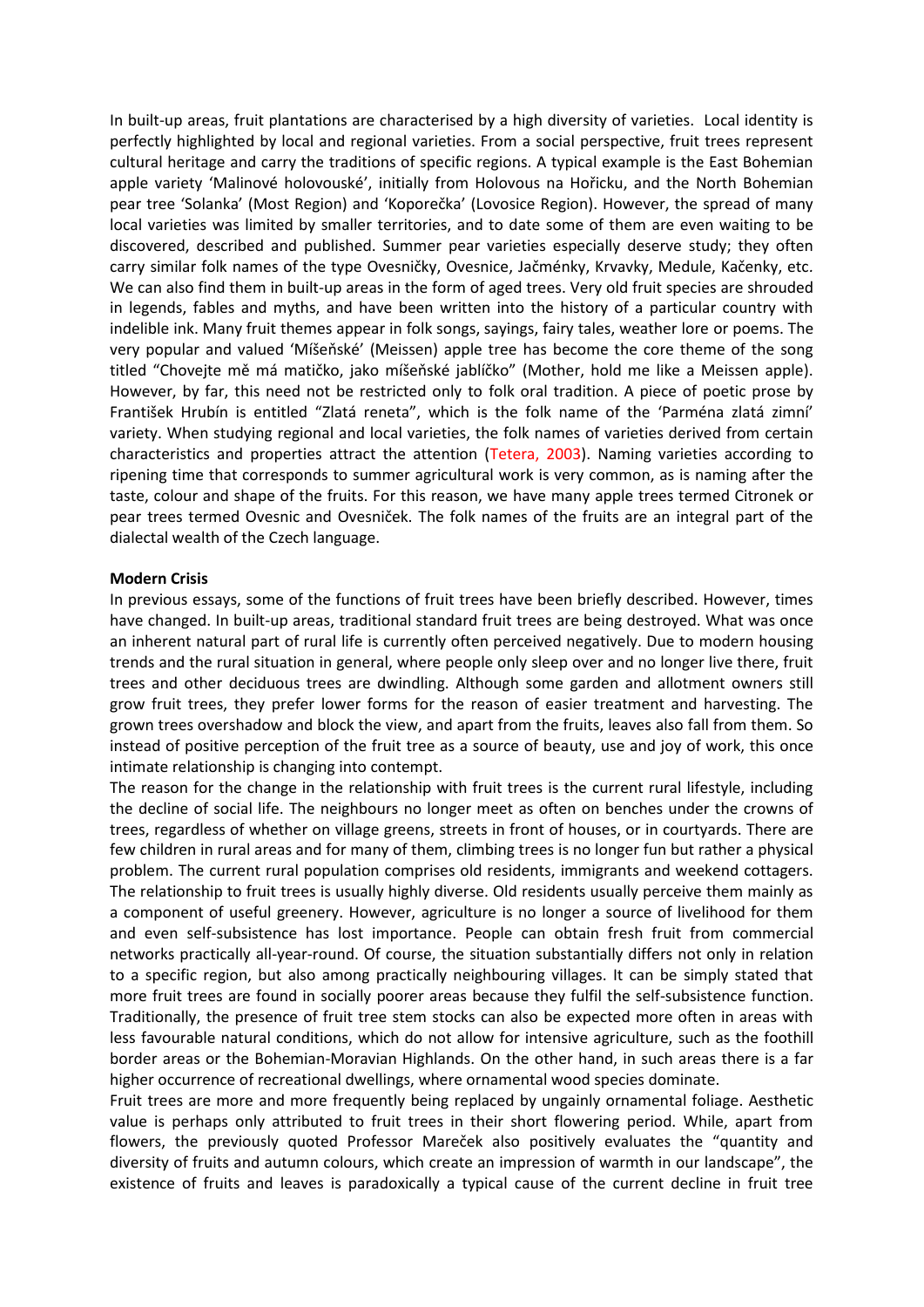growing, not only in public spaces, but also in private spaces. For this reason, we rarely encounter fruit trees on village greens and in village streets today. The approach to public greenery has also changed. Greens were earlier taken care of by the inhabitants themselves, but this is now done either by municipal employees, or by companies that maintain public areas. From their point of view, fruit trees constitute undesirable vegetation because the fruit and leaves contaminate the roads and y areas, making maintenance more demanding than with other trees. Fruits often also cause problems with regard to the presence of insects (wasps and bees), especially where summer pear tree varieties are concerned. And it was precisely pears which once gave typical colour to our villages. In South Moravia, village greens were usually planted with the varieties 'Šídlenka' (regional) or 'Solnohradka' (originally from Austria), which are characterised by their long life. If the owner or administrator has no interest in taking care of a tree, in the best case, it is placed at the mercy of the impersonal approach of a professional gardener or arborist, who mostly adopts a purely biotechnical point of view towards the tree as an element of the vegetation, while in a worse case, the tree becomes subordinate to the requirements of the investor, which are not always to the benefit of fruit trees. In the worst case, the tree is mercilessly removed or mutilated.

The disappearance of the cultivation of standard fruit trees and their replacement with ornamental varieties is leading to uniformity, reducing the differences between urban and rural greenery. The picturesque character, natural atmosphere of the domesticity and hospitality of rural areas and the traditional appearance of villages is fading away. From a landscaping perspective, there is a very significant change in the height ratios of buildings and greenery (buildings are higher and the greenery is lower), while the colour of the vegetation is changing, partly related to the limitation of variability during the alternation of the seasons. Just as in the case of the decrease in extensive orchards in the open landscape, the demise of traditional useful gardens also threatens biodiversity. Ornamental gardens themselves could be ecologically highly valuable biotopes, if the cultivated trees include a diverse spectrum of trees and flowering herbs. The problem consists in the unsuitable variety structure and care. Instead of fruit trees and deciduous trees, coniferous trees are used, and the diverse herb layer has been replaced by intensively mowed or mulched monocultural lawns in which no plants are left to grow until the flowering stage.

#### **Future Hope**

New methods of application are being sought for fruit trees, but their most valuable and unique aspect, that they provide us with edible fruits, should not be forgotten. If a change does not occur in the attitude to life in rural areas, i.e. recourse to self-subsistence, it will be necessary to find a new function for fruit trees in the sense of emphasising their ornamental value. The aesthetic perception of each period, however, is different and everyone has the right to choose their own style of home improvement. People are often susceptible to general pressure from the surroundings and are not aware of any alternatives. Fruit trees should be newly presented as useful multi-purpose vegetative elements. In the summer, they provide desirable shade, and the space under standard trees can be used to grow other plants or for leisure-time activities. A longing for originality may be a great opportunity for the return of fruit trees to built-up areas, regardless of whether this is done by municipalities (public spaces), or by private individuals. Originality consists in the exclusivity of specific fruit varieties, which differ in terms of habitat (one species comprises varieties with an upright to columnar or, on the contrary, a funereal, overhanging crown), the colour of the flowers and duration of blossoming, the colour of the leaves in autumn and, naturally, the diverse spectrum of shapes, sizes and fruit colours. However, in our good efforts, we encounter two major problems.

The first consists in the highly limited possibilities for planting trees on streets. This is related not only to higher demands for maintenance, but mainly to the existence of utility networks (water supply, gas, sewerage, and telecommunications networks, power lines, etc.). There is a chance for areas on the edge of a village or on a larger village green, where it is possible to establish a municipal orchard, or to plant interesting solitary trees.

The second problem consists in the perseverance of the population. Their opinion on fruit trees may differ completely from the viewpoint of qualified people, and from the logic of things, they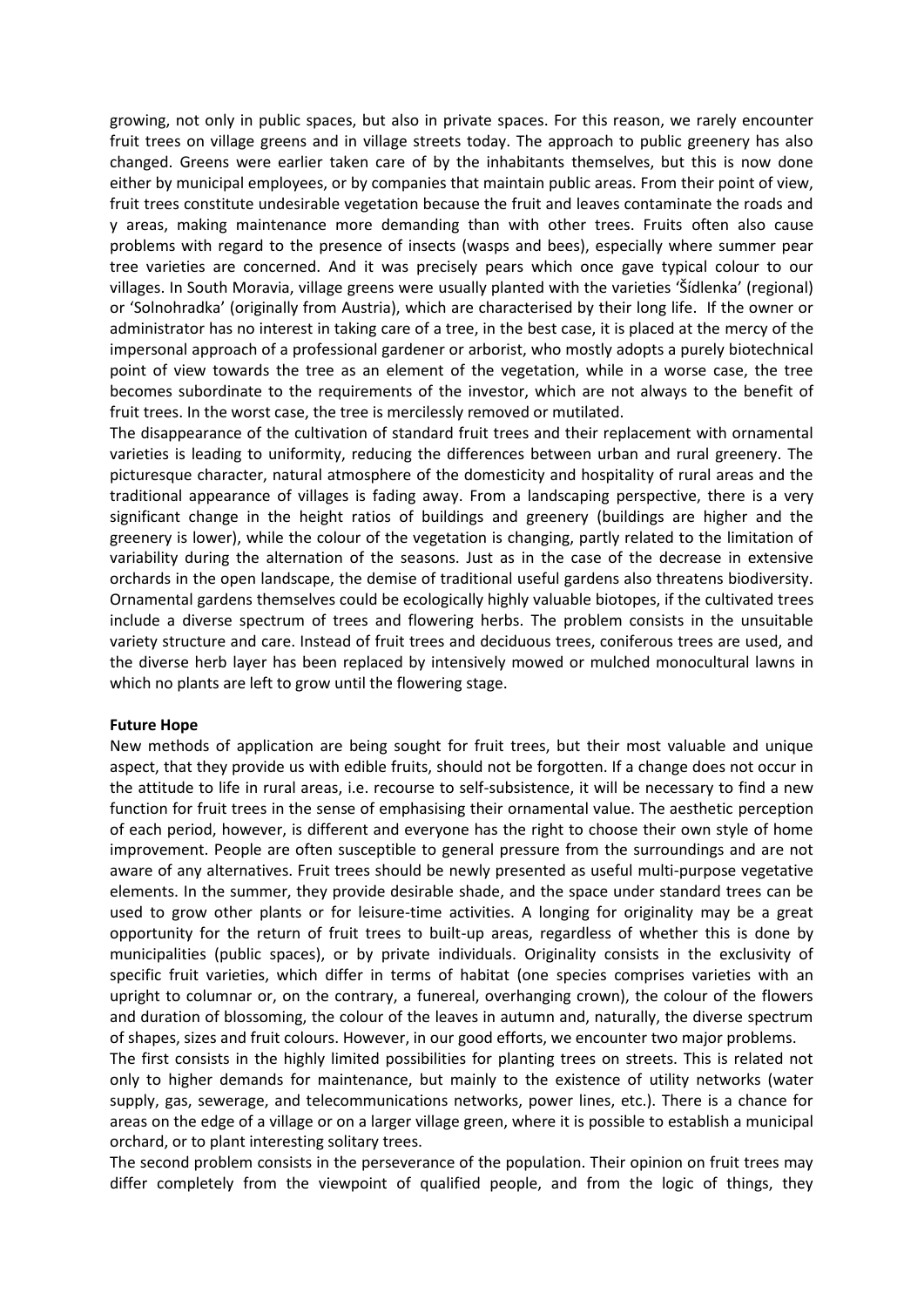personally may not want fruit trees on their land plots. Paradoxically, a certain advantage lies in the fact that an increasing number of people have their gardens designed for them, and it is therefore within the competency of a certified garden architect to support the planting of fruit trees with suitable arguments. Many private gardens, however, are maintained on a self-help basis and the owners do not want advice from others, and certainly not from the local people. Only educational activities and especially specific good examples of implementation can encourage change for the better.

The preference of old or regional, i.e. traditional, varieties is substantiated by many years of experience with growing on stem stocks, their originality and exclusivity. Who can boast of a regional variety, which was once grown in the municipality and is currently on the list of endangered species? However, we should not hide the fact that fruit trees bring fruit. On the contrary, we want to turn this incorrectly perceived handicap into an advantage. At present, quality is preferred to quantity as people are prey to advertising and fashion waves. Increasing interest in health and a healthy lifestyle in today's fast-moving technological society may give old varieties a second chance. Many scientific studies provide proof of the high nutrition value of old or regional varieties. Research into the content of antioxidants in more than 250 apple varieties conducted in New Zealand and France over the last 10 years has proven a higher content of antioxidants in old varieties as compared with modern varieties. Testing of many varieties ascertained the highest antioxidant content in the 'Hetlina' and 'Monty's Surprise' apple varieties, which are promoted in foreign countries as "pharmacological" varieties, which act against cancer (anticancer apple), and reduce the risk of heart diseases and infarction (McGhie et al., 2004). Yet, 'Hetlina is probably a Czech regional variety from the Domažlice region, which is already very rare in our country. Interesting results were also obtained from a study of varieties with leather fruits (typical old varieties of the type "Malus prasomela"), which exhibit a tolerance in diabetes patients thanks to the high content of phloridzin, which has a positive impact on sugar metabolism. We are also familiar with the recommended 'Hammerstein' or 'Ontario' variety for diabetes patients. A natural aspect is also emphasis on the aesthetic functions of fruit trees, from habitats and flowers to attractive fruits.

In the current global world, there is a promising effort to offer something from local specifics, specialities of any branch of human endeavour, or natural wealth. As an example, we can refer to the activities of non-government associations and entrepreneurs in the White Carpathians region, where some interesting old and, particularly, regional varieties are being distributed successfully. The 'Jačménka' pear tree has already become a legend among connoisseurs of quality distilled spirits, with its outstanding flavour and aroma. The pear tree 'Praskula' is very popular in Pitín and Bojkovice, as well as in Moravské Kopanice, where they call it 'Dule'. It is excellent for drying and distillation. The flavour of the 'Medůvka' variety is captured by the name given to this small pear with its unmistakable flavour. A member of the prunus species which certainly has a bright future, is the very widespread 'Durancie' variety, which is tolerant to plum pox and is used mainly for distillation. One of the most popular members of the prunus species in Moravian Kopanice is the 'Špendlík žlutý' variety, which ripens in late July. It has a sweet taste and distinct aroma, suited for direct consumption, processing and freezing. A phenomenon is the 'Jadernička moravská' regional apple variety, which is widespread in East Moravia, where they still consider it the best variety ever (Boček and Tetera, 2008).

For inspiration, among major fruit varieties we can look at examples of some of the more popular domestic regional varieties.

Apple trees: 'Anýzové české', 'Kutscherovo', 'Punčové', 'Granát třiblický' (Lower Polabí), 'Hetlina', 'Chodské' (Domažlice region), 'Granátka', 'Kamýcké' (Klatov region), 'Košíkové' (Vysoké Mýto and Litomyšl regions), 'Kouřimský kropenáč' (Central Bohemia), 'Malinové holovouské', 'Míšeň jaroměřská', 'Podzvičínské', 'Syreček úhřetický', 'Studničné', 'Zapovězené' (East Bohemia), 'Vtelenské' (Mladá Boleslav region), 'Jadernička moravská' (East Moravia and Moravian Wallachia), 'Králické' (North Moravia, Jeseník), 'Lašské', 'Libinské' (Lachia), 'Pasecké vinné' (Uničov and Rýmařov regions), 'Šarlatka boračská' (Tišnov region), 'Vlkovo' (Boskovice region), and 'Žďárské úrodné' (Žďár Hills).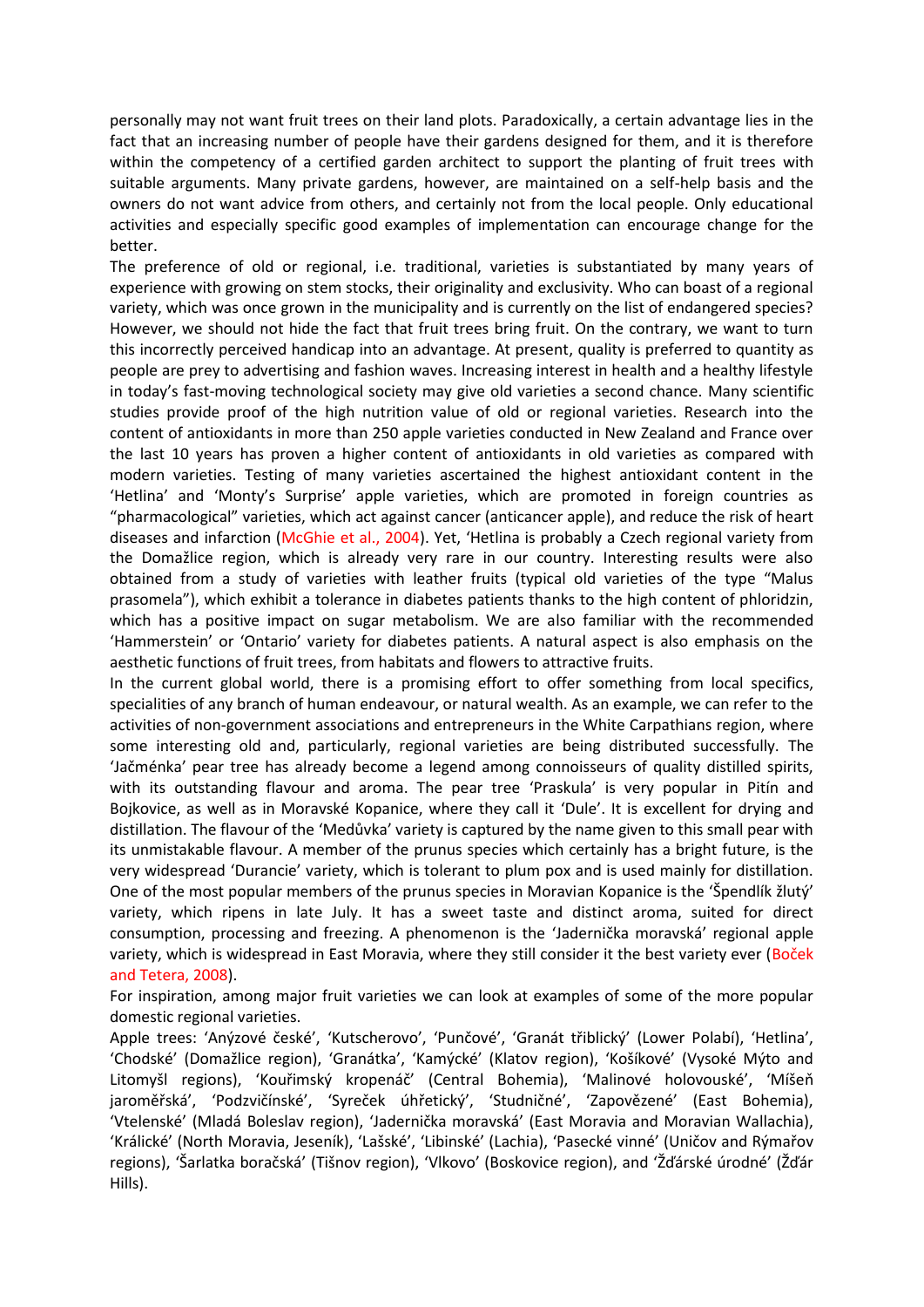Pear trees: 'Koporečka', 'Solanka' (North Bohemia), 'Šídlenka' (South Moravia), 'Muškatelka šedá', and 'Zelinka chlumecká' (East Bohemia)

Cherry trees: 'Jánovka mšenská', 'Klecanská černá', 'Srdcovka přeúrodná, 'Vítovka molitorovská', 'Žalanka' (Central Bohemia), 'Chlumecká raná', 'Medovka', 'Karešova', 'Kordia, 'Chlumecká černá', 'Choltická, 'Kostelnice', 'Plotišťská', 'Velichova chrupka' (East Bohemia), 'Libějovická raná' (South Bohemia), 'Litoměřická', 'Doupovská černá' (North-West Bohemia) 'Granát', 'Skalka', 'Vlkova obrovská', 'and Uherská měkká' (South Bohemia)

Sour cherry trees: 'Vítova', 'Nedošínská' (East Bohemia), 'Kiškovická (North Bohemia) and 'Šakvická' (South Moravia).

Plum trees: 'Brněnská' (South Moravia), 'Durancie' (Slovácko), many local varieties in the White Carpathians, for example, 'Bílá trnka´, 'Švestička', 'Pavlůvka', 'Gulovačka', and 'Sračky'.

Apricot trees: 'Bohutická', 'Bořetická', 'Kloboucká raná', 'Sabinovská', 'Velkopavlovická', 'Znojemská' and 'Želešická' (South Moravia)

Future projects focused on the preservation of old varieties as highly valuable genetic resources may give a new chance to the re-establishment of fruit plantations. It is possible to build exclusive gene pool areas on municipal land with predominantly local varieties, which would increase the recreational potential of the municipality. Creating a fruit tree gene pool in specific regions would be a meritorious act in terms of genetic, landscaping, ecological, and cultural and historical aspects. An exemplarily managed orchard with rich meadow flora would ideally be representative of all functions which have been briefly presented in this paper.

# **Bibliography**

Bartha-Pichler, B., Brunner, F., Gersbach, K., Zuber, M. *Rosenapfel und Goldparmäne*. 1. vyd. Baden und München: AT Verlag, 2005. 248 s. ISBN 3-03800-209-7.

Boček, S. Možnosti využití starých odrůd ovocných dřevin. In KEJHA, L. (ed.) *Strom pro život – život pro strom*. 1. vyd. Praha, 2013, s. 20–29. ISBN 978-80-86950-14-3.

Boček, S. Extenzivní ovocnictví. Brno: Mendelova univerzita v Brně, 2015. 334 s. ISBN 978-80-7509- 275-5.

Boček, S. a Tetera,V. Ovocné dřeviny Bílých Karpat. *Zahradnictví*. 2008, 1,10–12. ISSN 1213-7596.

Häseli, Andi, Weibel, Franco, Brunner, Hans, Müller, Werner. *Biologischer Obstbau auf Hochstämmen*. Frick: FiBL, 2003, 20 s.

Herzog, F. Streuobst: a traditional agroforestry system as a model for agroforestry development in temperate Europe. *Agroforestry systems*. 1998, 42 (1), 61–80. ISSN 0167-4366.

Mareček, J. *Krajinářská architektura venkovských sídel*. Praha: Česká zemědělská univerzita v Praze, 2005. 404 s. ISBN 80-213-1324-2.

Mareček, J. Ovocný strom jako významná součást krajinného rázu. In: Skleničková, N. *Ochrana krajinného rázu: třináct let zkušeností, úspěchů i omylů*. Praha, 2006, 189 s. ISBN 80–903206–7–8

McGhie, T., Hunt, M., Barnett, L. Polyphenolic Content of New Zealand-grown Heritage Apples. Report to the New Zealand Tree Crops Association. 2004, 13.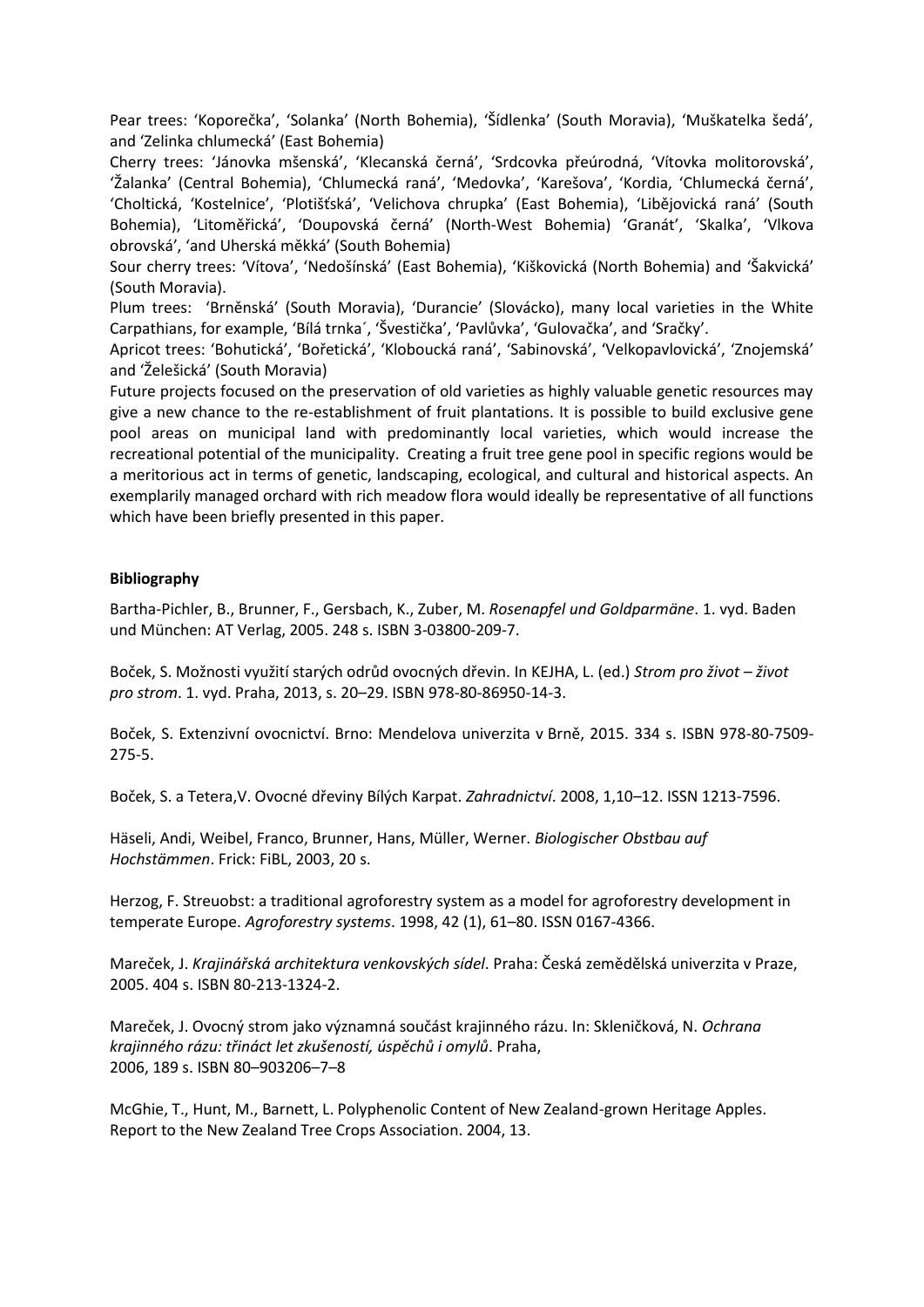Pixa, F. *Klíč štěpařský čili nawedení k štěpowán owocních stromů a popis nejznamenitějších druhů owocních w Ćechách*. Praha: W komissíí u Kronbergra a Řiwnáče, Spisů musejních č. XXX, 1848.

Weller F (1994) Obstwiesen–Herkunft, Bedeutung, Möglichkeiten der Erhaltung von Streuobstweisen. Der Bürger im Staat 44(1): 43–49

Švec, F. *Ovocnictví, jeho význam, dějiny a vztahy*. Praha, 1924, 80 s.

Tetera, V. *Záchrana starých a krajových odrůd ovocných dřevin*. 2nd Edition Veselí nad Moravou: ČSOP Bílé Karpaty, 2003, 76 s. ISBN 80-903444-0-2.

#### **Summary of Content:**

#### **Fruit trees in residential greenery**

**In Europe, fruit trees were mainly grown in gardens up until the 17th century. Extensive orchards of standard and half-standard trees are a relatively young peasant culture, which in the subsequent period, however, significantly determined the cultural appearance of the rural landscape. In built up areas, fruit plantations are characterised by a high diversity of varieties. Local identity is perfectly highlighted by local and regional varieties. From a social perspective, fruit trees represent cultural heritage and carry traditions of specific regions. The objective of this paper is to summarise the history and ecological significance of trees in the landscape, their economic and social significance, the impact of fruit plantations or individual trees on the appearance of the landscape, a current point of view on the situation and the future outlook, and also includes an assortment of regional and local varieties with diverse names and synonyms.**



View of the Drahan Upland from the Bohemian-Moravian Highlands



Private plots form the mosaic structure of the landscape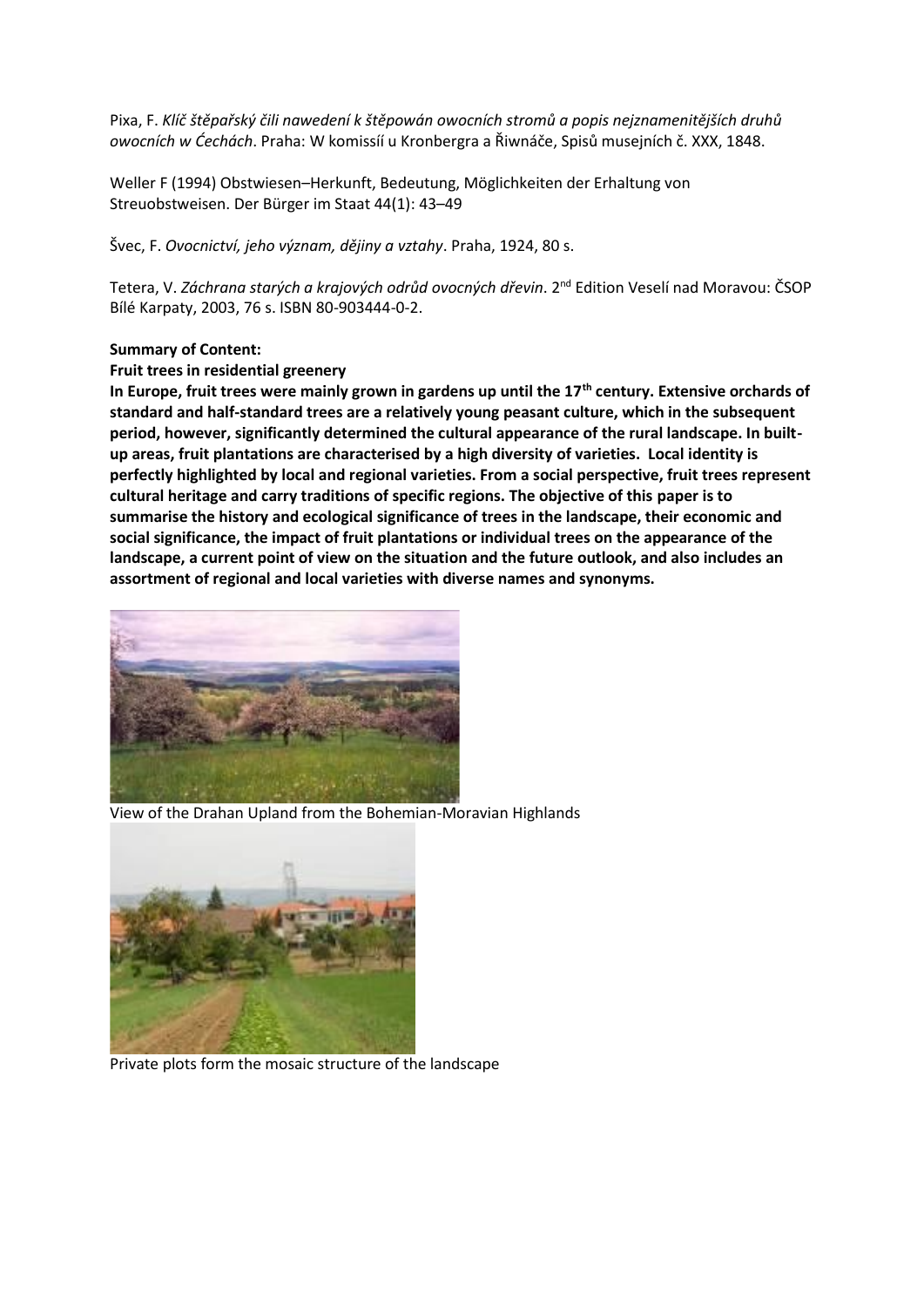

Standard apricots in South Moravia



Current uniformity of "rural" greenery



A solitary 'Košíkové' apple tree, the regional variety of the Vysoké Mýto and Litomyšl regions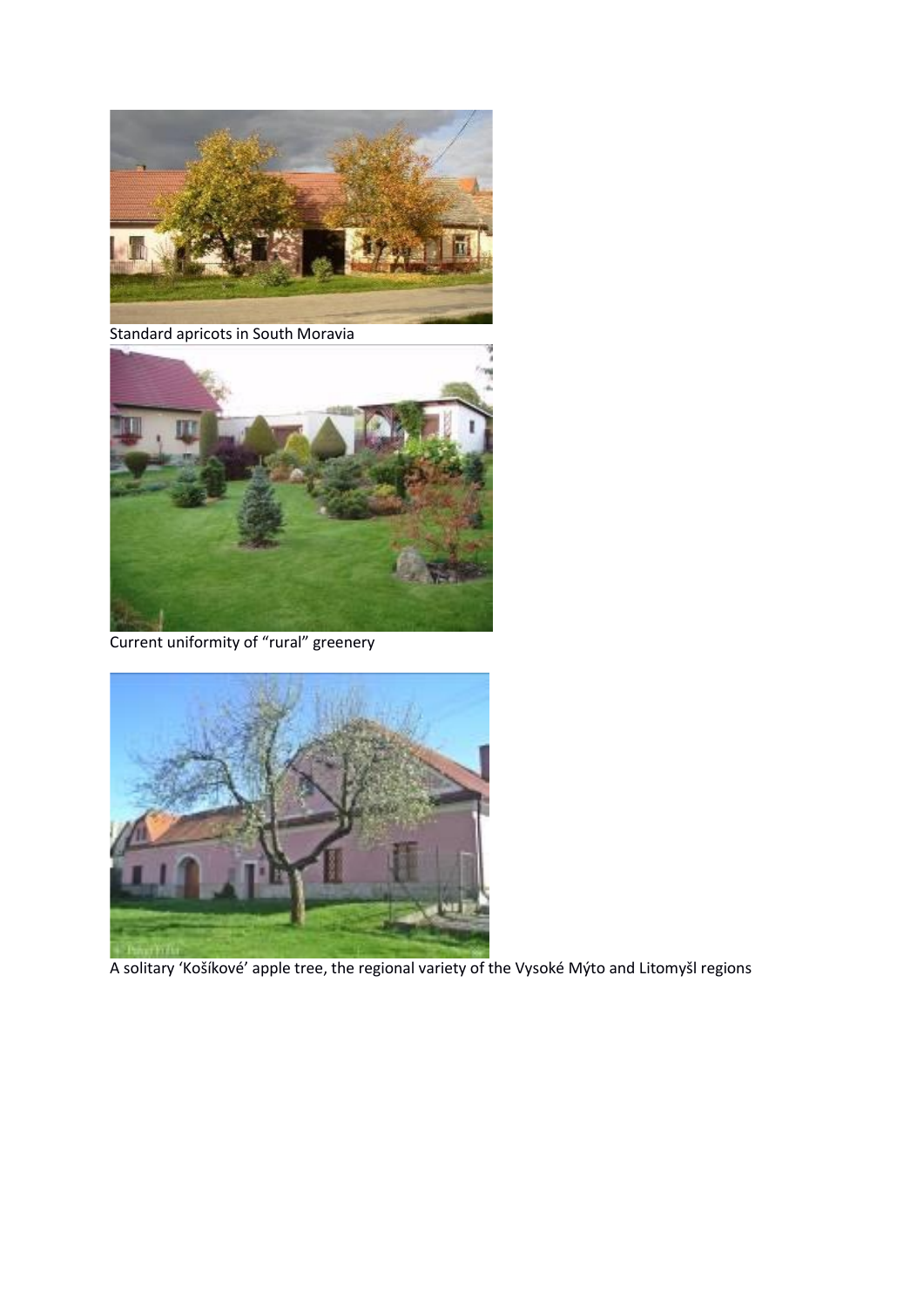

An unsuitable combination of pears and junipers



The 'Koza ka štuttgartská' pear tree at the B evnov Monastery in Prague



The 'Charlamowski' species is a jewel among the apples



The 'Hetlina' apple is not only beautiful, but also very healthy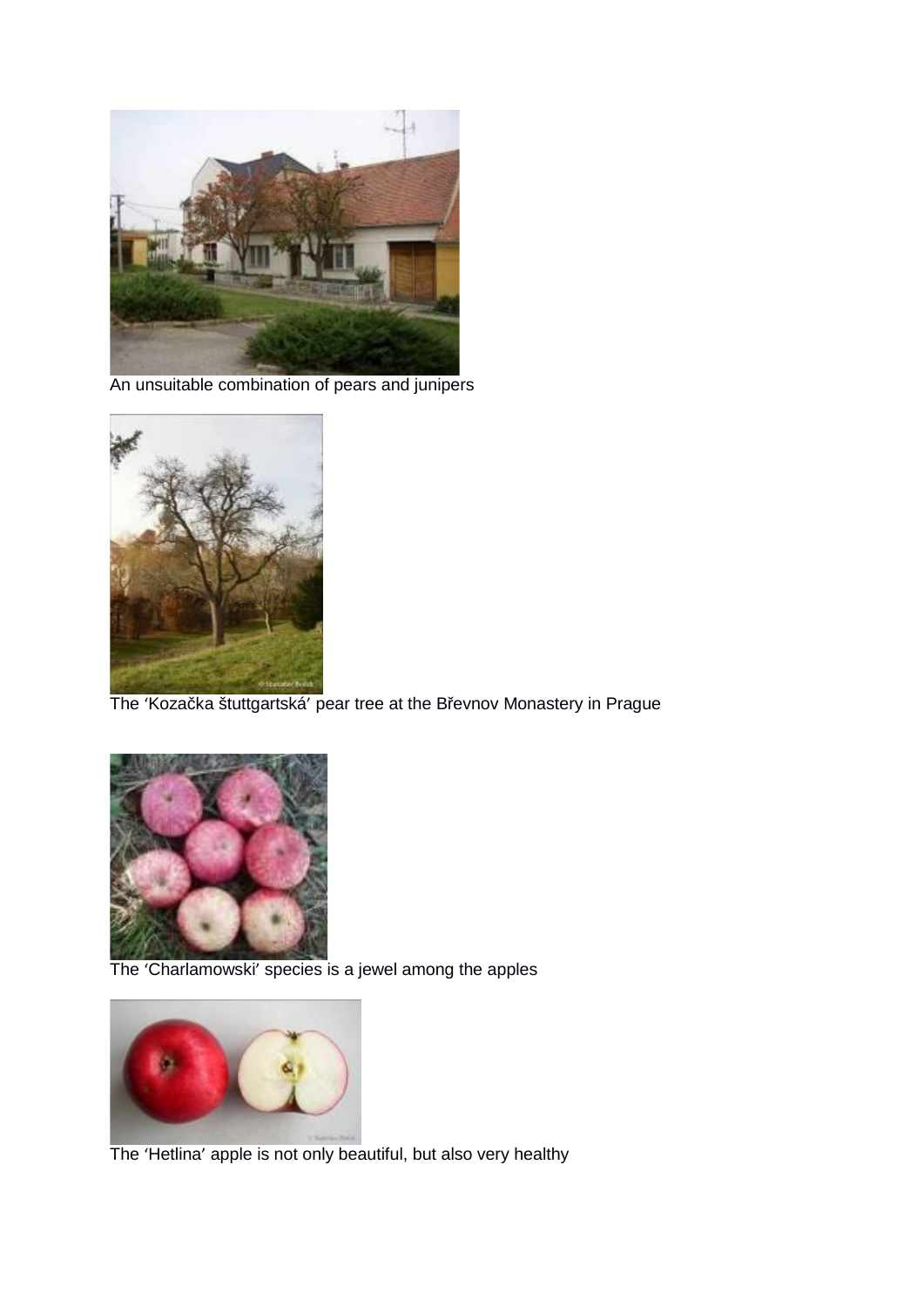

The older generation has no problem with physical labour

About the author of the article:

Ing. Stanislav Bo ek, Ph.D.

He became acquainted with pomology in 1999 during his studies at the Faculty of Horticulture. He devoted his diploma thesis to the mapping of old fruit varieties. The dissertation focused on the evaluation of apple genotypes bred for resistance to scab. Up until 2015, he worked as an assistant at the Faculty of Horticulture of the Mendel University in Brno. Among other things, he created and taught the subjects Extensive Fruit Growing and Ecological Fruit Growing. The broad scope of research activities is documented by projects focussing on the ecological cultivation of an apple tree, surmounting the resistance of the apple tree to *Venturia inaequalis*, alternative organic fertilisers in market gardening, the local identity of the greenery in rural settlements or the study of the diversity of old and local fruit tree varieties in the White Carpathians and Banat in Romania. Today, he works in fruit tree nursery activities. He has established a fruit tree nursery that closely specialises in historical varieties in response to the decrease of extensive orchards and traditional varieties grown in them. He lives in seclusion in a village, and occasionally devotes time to educational activities in the form of courses and lectures.